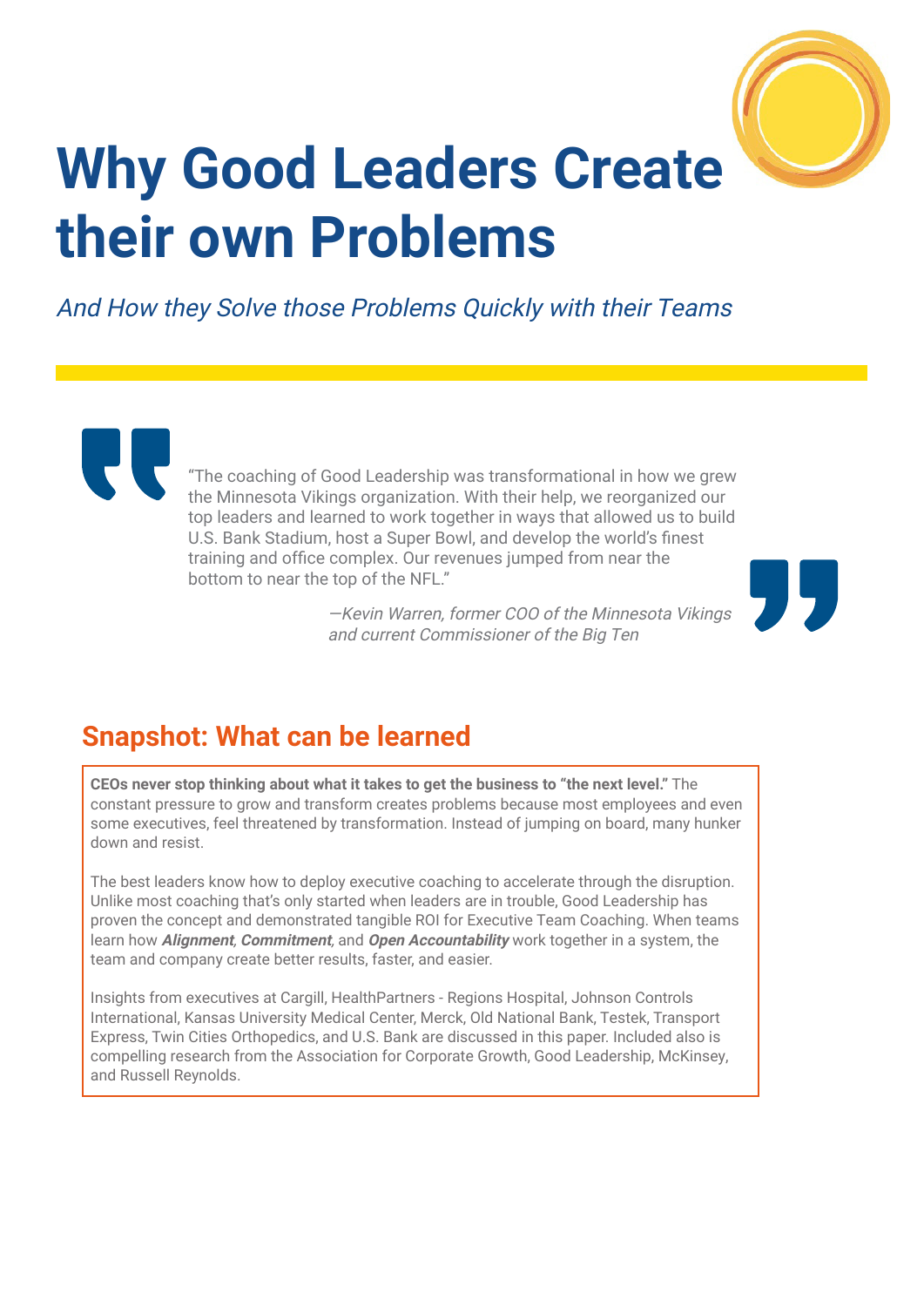**We didn't know how much we didn't know**,"

recalls **Troy Simonson, CEO of Twin Cities Orthopedics** in 2018. His firm was riding a meteoric growth to becoming the dominant brand in their marketplace, but something was clearly missing. Simonson thought his business was functioning well, but knew they could achieve much more. His gut told him running the business was getting harder and he wondered, "could this be easier if we were working better as a team?"

## **THE BIG PROBLEM OF MID-SIZE COMPANIES**

Good leaders create their own problems. This is especially true in mid-sized companies, which are inherently dynamic, continually evolving, and hyper-focused on delivering financial results for owners and shareholders. While good leaders find ways to manage this tension, their own big dreams inevitably throw their organizations out of balance.

Problems begin when executives rise into a transformational mindset. Thoughts like "**We can do so much better**" or "**This situation is no longer acceptable**" ignite a negative chain reaction. For most executives, business transformation is exciting. For most employees, transformation is profoundly disruptive. This means that for the majority of companies, their bold plans falter or fail.

**The Association for Corporate Growth reports that 76% of mid-sized companies** have a business transformation strategy currently in place to get to the next level of performance. Yet even pre-pandemic, McKinsey data reveals that **only 26% of those strategies deliver the expected results on time.** This leaves investors and executive teams baffled and frustrated, wondering "Why?"

Troy Simonson had the vision to start a National Managed Services Organization to spread the success of TCO into multiple specialties across the nation. In order to make this vision a reality, he knew something had to change. He decided to act on the advice of **Kevin Warren, COO of the Minnesota Vikings,** and discovered a game-changing sequence of words from Paul Batz, CEO of Good Leadership:

"I knew we were talented, hard-working, and patient-focused, but we definitely weren't aligned with the same picture of how we needed to take the business into the future," Troy recalled. So the **TCO team committed to a single Leadership Alignment Retreat hosted and facilitated by Good Leadership.**  It would be a trial run for himself and his leadership team.

At that retreat, the TCO team worked their way through the aspirational thinking required to succeed at the next level and came face-to-face with many barriers that had been holding them back. Most importantly, they were able to identify their central problem: this team of senior leaders didn't actually see themselves as a team. Yes, they all reported to Simonson. But they weren't aligned around a compelling vision for the future, with goals, priorities, and accountability. They were lacking the ability to build plans and solve difficult problems together. The team was a collection of talented individuals, who didn't realize they could get better results faster, and easier as a team.

#### **What is a Mid-Sized Company?**

A mid-sized company is less about strict boundaries of revenue or employees, but more the exciting space between small businesses and the big players that rank first or second in any given industry. Mid-sized companies often have strong leaders at the top with very little bench strength below. Most of these companies have a complex ownership structure and a voracious need for both growth and cash. This constant tension creates an imbalance in the culture. It's where Good Leadership steps in to help.

#### **CONTINUOUS IMPROVEMENT**

Throughout the 11-year history of Good Leadership, Batz sees lack of alignment as a recurring issue in Good Leadership's client base. "We've surveyed hundreds of executive teams who are motivated to get their firms to the 'next level.' **When we survey those teams for the first time, only 54% are aligned around a Compelling Plan.** It's commonplace in mid-sized, high-growth companies for the executive team to not be aligned."

#### **ALIGNMENT • COMMITMENT • OPEN ACCOUNTABILITY**

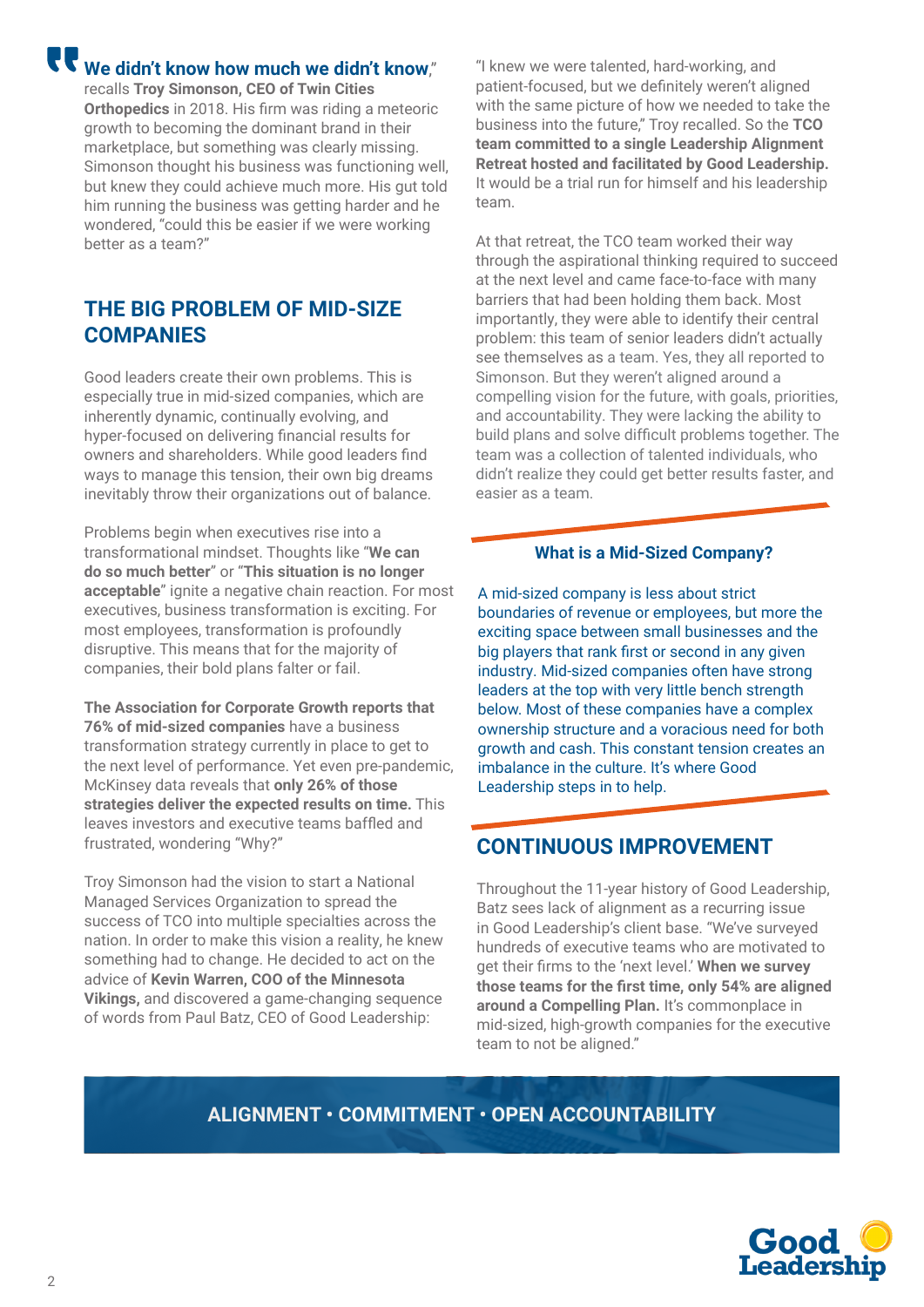The alignment challenge is baked into the culture of a social media where individual leadership is glamorized and celebrated. In 2018, the international search and development firm Russel Reynolds identified two trends that explain why half of teams are not aligned:

- **• 93% of C-suite executives believe they make a positive impact** on the Executive Team's ability to deliver the expected results
- **• Only 55%** of those same executives think **their particular Executive Team can perform** to the shareholder's expectations

This underscores the challenge: the way leaders develop today is more individualistic, based on competition for the next big job, with a bigger title and more marketable responsibility. That's what's celebrated in the media, what's reported on LinkedIn profiles, and researched by recruiters. While those C-suite leaders are busy managing their own P&L and polishing their vitae, most are unconsciously separating themselves from their peers and distancing themselves from the CEO's objectives. In short, the team is neither aligned nor committed. That is why accountability suffers.

#### **Misalignment: Does the 1.28 rule apply to you?**

For more than 10 years, Good Leadership coaches have been asking the same question through one-on-one Discovery Interviews:

**What do you think are the Top Three Can't-Miss Priorities for this team over the next 12 months?**

Coaches can predict how many different priorities they will collect: **1.28 x the number of people interviewed.**

10 interviews = 12.8 different priorities

This data reveals an inherent orientation toward the team's priorities through the lens of my own priorities. The 1.28 rule explains why Leadership Alignment Retreats are important to have at least twice a year to agree upon the Top Three Can't-Miss Priorities for everyone.

## **WHERE TRANSFORMATION GOES WRONG**

Transformational leaders set themselves up for failure when they underestimate the disruption of their vision to people and culture. They surprise their employees with bold new strategies before the executive team is really aligned. When the stress and trauma build up in individual executives, they often tell employees to **"Get on board and figure it out." It's a tone-deaf, unprofessional stress response** that's out of touch with what really works. And yet it's the method of most executive teams today.

McKinsey observes that today's leadership teams can dream up big strategies but don't know how to get managers aligned around the same goals, committed to doing new things, and accountable to getting to the next level.

## **WHERE TRANSFORMATION GOES RIGHT**

The best leaders recognize that disruption must be handled with a highly involved, and engaging leadership style based in goodness. Good Leadership, with the support of the **former CEO of U.S. Bank, Richard Davis, and the former CEO of Cargill, Greg Page**, extensively researched the power of leading with goodness on financial results. A five-year research study identified this definition for goodness in leadership and business:

## *Goodness is when people thrive together in a culture of encouragement, accountability, and positive teamwork.*

Leading with goodness means managers and executives actively help people thrive together not only through disruption, but because of it.

## **GOOD LEADERSHIP IS A TEAM SPORT.**

#### **The highest performing athletes and teams always seek out the best coaching.**

Successful leaders today have that same mindset. "Going it alone" is a strategy for staying in place – or moving backwards. The best leaders improve their probability of success by deploying coaching for their teams. The bigger the game, the more coaching they crave.

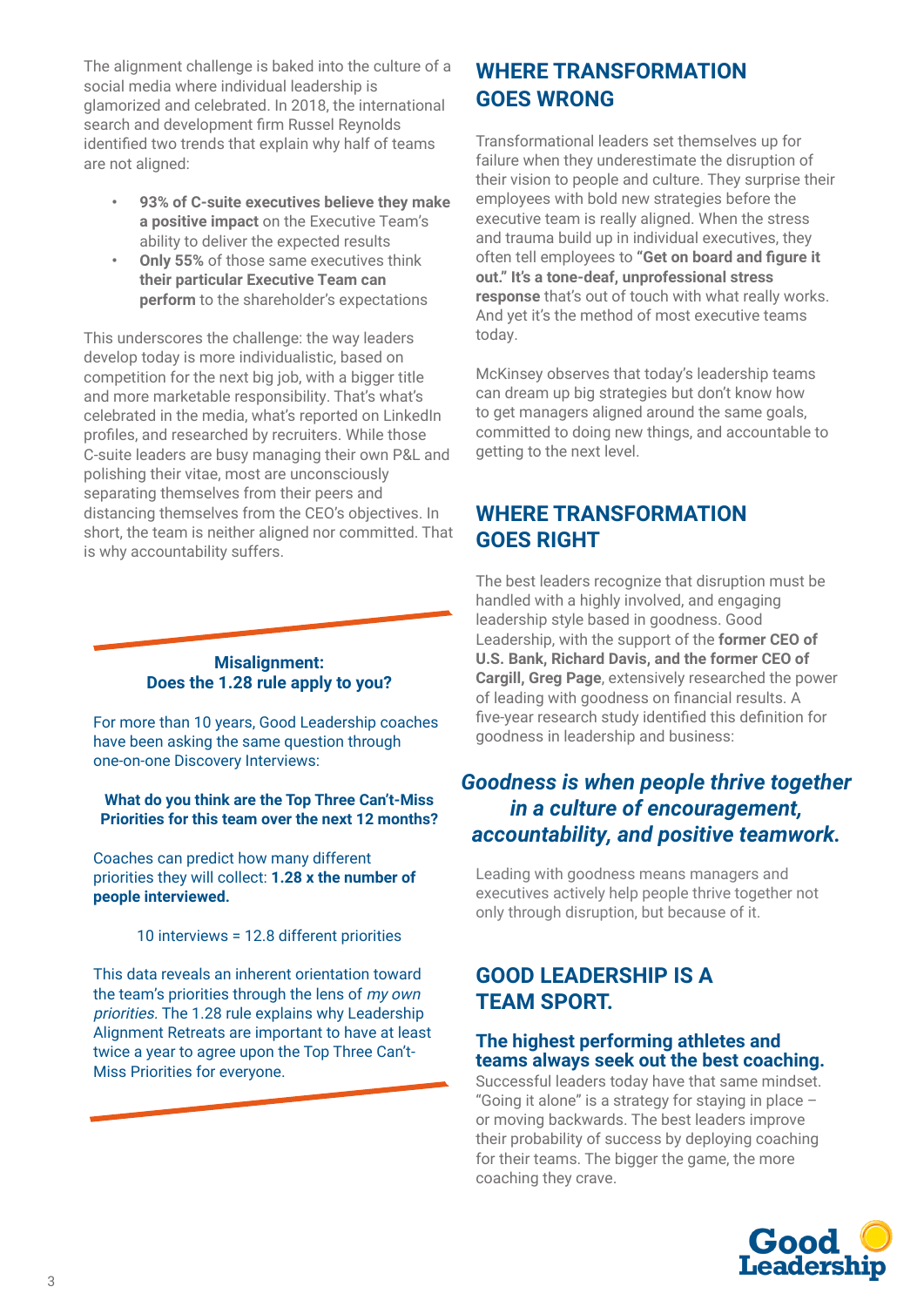Making space for a new model of coaching requires leaders to drop their "go-it-alone" mindset, and develop a new strategy where the team:

- Admits their best qualities sometimes ignite problems in your organization
- Acknowledge they create problems they don't immediately know how to solve
- Allow themselves to seek help from experts with strengths different from their own

**"I had no idea how badly we needed the outside-in perspective from our coaches at Good Leadership,"**  admits Bruce DeWitt, CEO of the privateequity-backed aerospace engineering and manufacturing firm Testek. "When we committed to transforming our business into a platform company that could proactively buy companies instead of waiting to be bought, there was excitement—but also fear—about how we could pull off this massive transformation. The way Good Leadership guided us through this situation was amazing. It works."

## **WHAT IS GOOD LEADERSHIP?**

Good Leadership is changing the game of business transformation with a sophisticated, yet simple team approach to executive coaching. **The firm is ushering in the golden era of team coaching focusing on the entire executive team as the client.** They rally around the idea that good leadership is a team sport and believe that executive coaching is all about learning the art and science of how people work together to create great results. Based in Minneapolis, Minnesota, Good Leadership has helped clients across industries advance their businesses faster and easier than their competitors.

What DeWitt observed was a deliberate, sophisticated, and coordinated coaching strategy that expanded on the notion that creating great results was both an art and science. He saw how the coaching expanded the capacity of the individuals and the organization.

## *Good Leadership deploys team-toteam coaching to create next-level performance.*

#### **BETTER RESULTS. FASTER (AND EASIER).**

Clients with aspirational ideas learn to embrace the sophisticated, yet simple, Good Leadership approach that really works. The evidence is substantiated here by specific clients whose businesses:

- Jumped from the bottom quartile to the top 10% in industry profitability
- Leaped from middle of the pack to the top 50 out of 5,500 in quality, safety, and outcomes
- Grew 300% faster than industry average over 7 years
- Rose from near bankruptcy to the leading platform company in a critical, but chaotic industry

#### **Where Traditional Coaching Fails to Deliver**

Most business leaders only know the worn-out model of executive coaching where leaders view coaching either as a "fix-it" they deploy for others, or a perk they enjoy for themselves. The vast majority of coaching only happens when team members are struggling.

#### Traditional Coaching:

- **• Focuses on problems** When individuals are "sent to a coach for help," the work is designed to fix a problem so they don't need coaching any more
- **• Labels people as "needing coaching"**  HR leaders often recommend coaching for people who are behind where they should be in talent reviews. While that frequently works, the individual struggles to overcome the stigma that they needed coaching, while others did not
- **• Ignores the plural context of leadership -** nothing significant ever happens alone. Measuring the ROI of coaching is much more effective when measured by how well the team performs with a more effective leader

Good leaders today recognize the limited benefits of having a host of individual coaches working with several individuals within their company. The quest for better results stretches beyond the "fix-it" and "perk" coaching - it requires a coordinated, accountability-driven coaching approach.

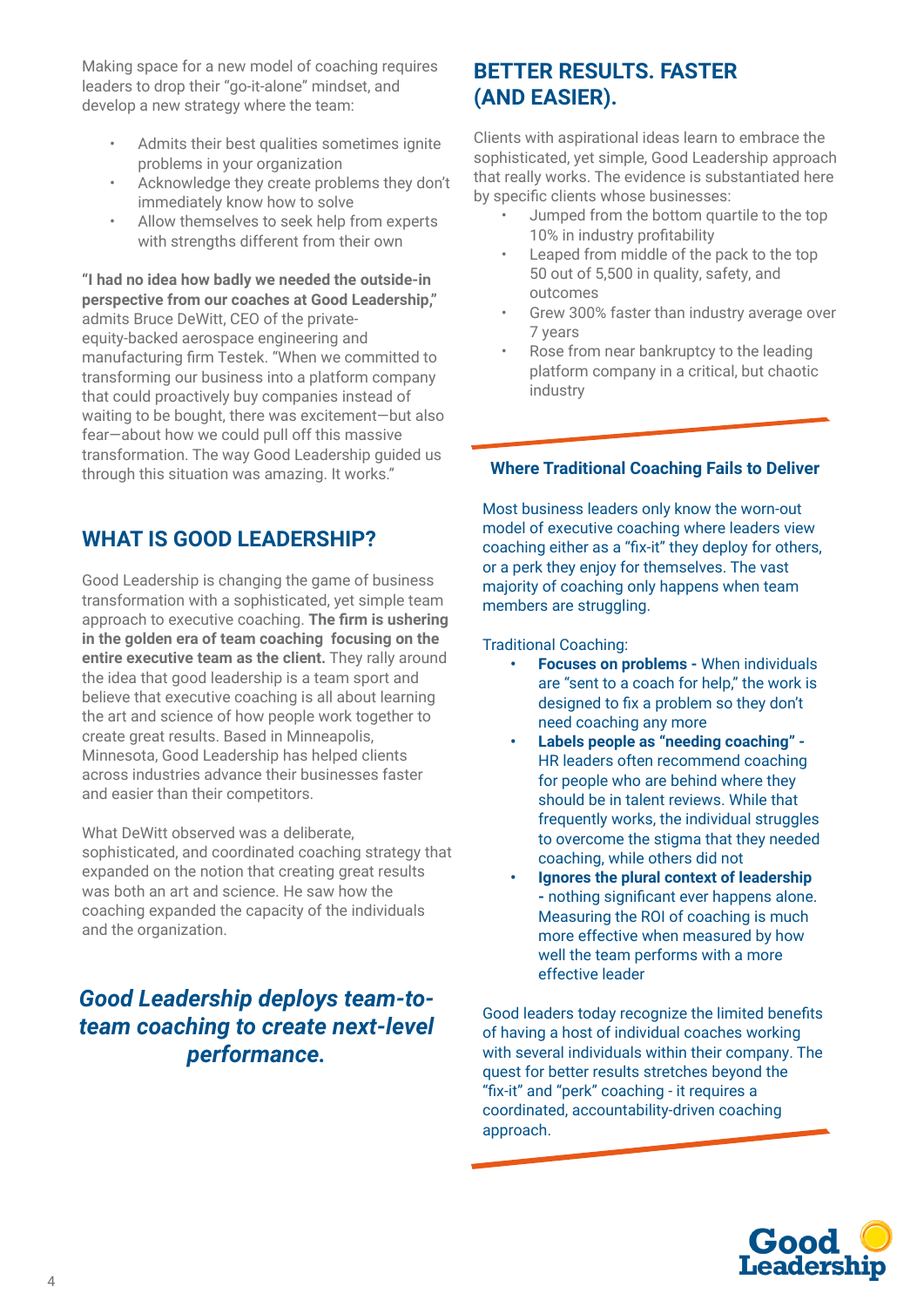## **HARMONY IS THE ENEMY OF HIGH PERFORMANCE**

#### **Effective coaching is anything but soft.** It's

intense, direct, and accountable to a tangible business return on the investment. With those expectations in mind, Good Leadership coaches role model the idea: harmony is the enemy of high performance. Healthy tension is the condition where team members speak freely about disagreements – criticizing decisions and outcomes without attacking the individuals involved. Without healthy tension, teams devolve into a false sense of harmony, where executives sweep certain things under the rug, look the other way to protect their own people, and cut corners on quality to keep the peace.

The goal of the coaching is to create a **continuous state of healthy tension** within executive teams where everyone is paying attention and actively helping one another to a higher standard of performance than they could ever accomplish alone.

## **ALIGNMENT COMES FROM HEALTHY TENSION**

## **What I most appreciate about Good Leadership is their substantial investment of time getting to know us**," says Megan

Remark, president and CEO of Regions Hospital – a top 50 Level One Trauma Hospital in America. "They grasp our unique levers of success and see each team member as a whole person, not just as employees. Their insistence on healthy tension and aspirational thinking makes us better both professionally and personally."

Remark met Good Leadership through a colleague who believed their **innovative team-based coaching**  would help Regions **achieve breakthrough results.** Within weeks of starting with Good Leadership's coaching team, Remark saw her personal leadership in an entirely new light. No prior coach had ever challenged her to improve her team's collective

leadership. "Through Good Leadership's tools and coaching, our team began to understand one another better. We've aligned around our highest prioritieseven as we confront constant massive change in healthcare. And we're achieving significantly higher levels of patient and employee satisfaction."

Good Leadership altered how Remark's team thinks about their collective future and helped an unusually large leadership team coalesce around top priorities. Applying an aspirational model moved them from "What do I need to get done today?" to a far more potent mindset of **"What is our plan for the future and how do we build a path together to get there?"** 

Changing how the Regions team thinks about the future changed how they run the company—from a day-to-day operational thinking to a goodness mindset where people thrive together in a future they create together.

## **HOW DO TEAMS BEGIN TO THRIVE TOGETHER?**

**Good Leadership coaches help clients set aside the natural, problem-based thinking most leaders unconsciously fall into daily.** It's the first step because most leaders rise to the executive team table because they are good at spotting and solving the problems. But that doesn't work for transformational leadership on the path to the next level of results.

Nick Schultheis, CEO of Transport Express, led his business to grow at three times the market average. He says, "The leadership alignment work we did with Good Leadership put our firm on a path of industry-leading annual growth on the top line, and an even better bottom line. They helped us **take control of the future we wanted to create together.**"

The aspirational process help the Transport Express team rise above individual service to their customers to **see how everyone could win together as a leadership team.** Schultheis explains: "As the

# **Nothing Significant Ever Happens Alone.**

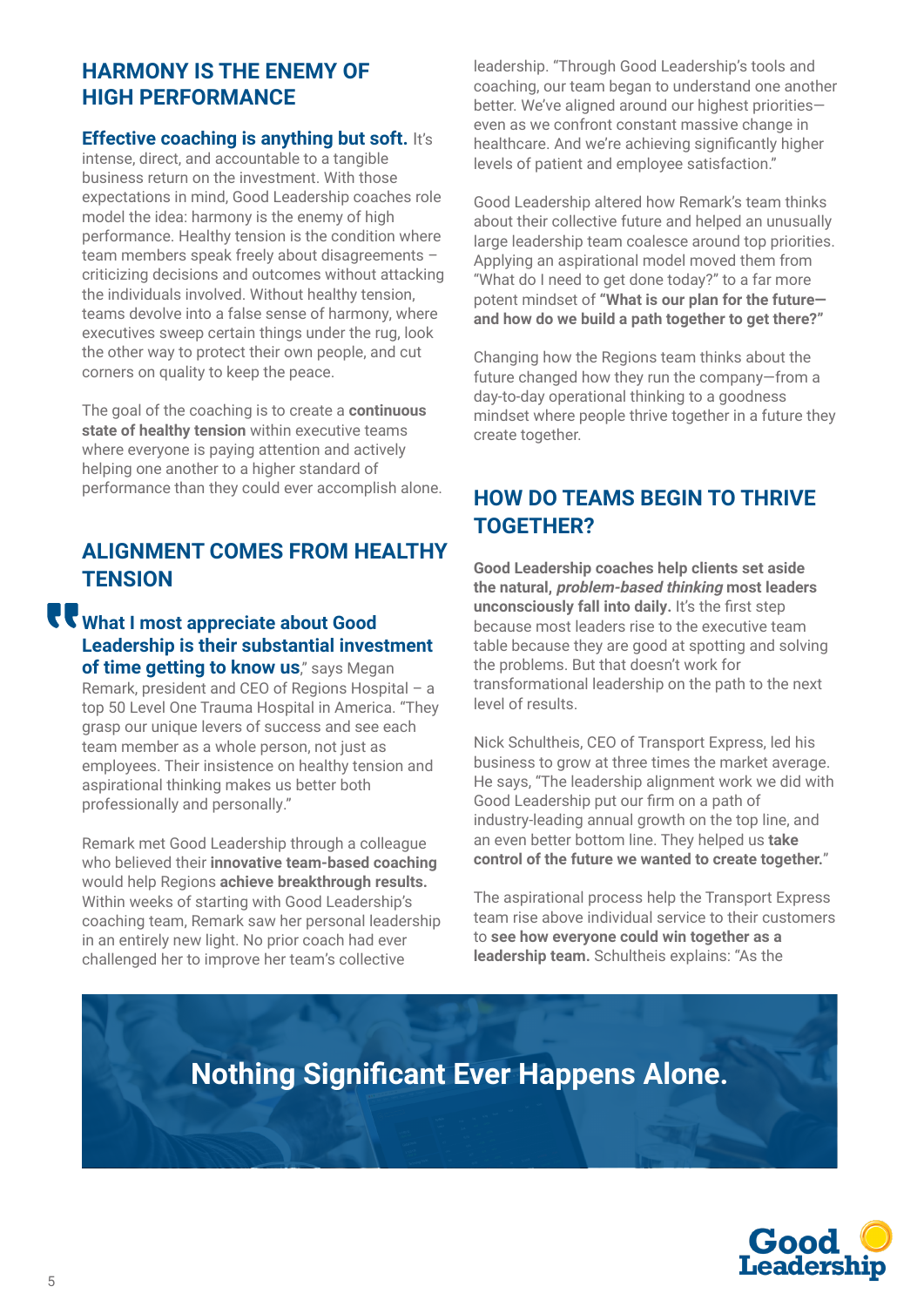founder and CEO, I know that leading a business is hard work. But it's much harder if you don't have an engaged team, who are all inspired by the same aspirations."

Eventually, most CEOs get tired of working harder and harder with no end in sight. The best leaders learn to bring in outside consultants for advice on how to take things to the next level. "My team needed help seeing how finding a new owner for the company someday would be good for everyone, not just me. The process helped reveal the possibilities where everyone could win together. It was beautiful. I can't recommend the Good Leadership team coaching enough!"

## **A PROVEN ASPIRATIONAL MODEL**

What Schultheis at Transport Express and Simonson at Twin Cities Orthopedics realized, is that the **transformation begins when everyone aligns around the same picture of success.** The best leaders involve as many leaders as possible in developing the **biggest possibilities** for how the transformation will benefit customers, clients, or patients…determining how the work will benefit the communities where the enterprise lives and works…describing how the employees will benefit and, finally, how owners will profit from this success.

*Good Leadership has cracked the code on how to get high performing teams to work together better, faster, and easier*

The executive team needs to answer this essential question:

#### *How will this transformation help all of our stakeholders thrive together?*

The key to the aspirational process during a business transformation is to engage both the personal and professional thoughts and feelings of the people involved.

Everyone involved needs to see how they will benefit. Those who do not see the benefit often opt out, making way for new leaders to accelerate progress to the new vision.

As the Twin Cities Orthopedics team engaged in aggressive aspirational thinking, the leaders realized they had been operating on a hub-andspoke leadership model—where the CEO holds everything together and the rest of the leaders operate individually. The team realized their culture was to defer important decisions to the CEO. This setup had worked well when TCO was smaller, but now, with more than 2,000 employees and more plans for aggressive growth, it was slowing them down.

"We realized our CEO was the bottleneck for our individual and collective success," recalled Aaron Johnson, then COO, who is now the CEO of Twin Cities Orthopedics. "Our first step forward in our business transformation was to create a strong leadership team that was motivated to work together and help each other. It helped that Good Leadership could show us their leadership system for how to make sure the leaders were aligned,

#### Jim Collins articulates a twenty-year aspirational framework with his Big Hairy Audacious 20 Years Ahead Goal, which is also called a BHAG. What is your Big Hairy Audacious Goal for how your The BHAG organization will change the world 20 years from now? **7 Years Ahead** Seven years is far enough into the future to dream big, and close enough for leaders to realistically achieve within their tenure in the organization. What is the Big Opportunity The Big Opportunity that will change your industry and your organization forever in a good way? **3 Years Ahead** Three year is an effective window for setting breakthrough goals that will be a game changer for both the organization, and your leadership. What Breakthrough Goals can you set that Your Breakthrough Goals are so big you don't know how to do it...but if you do it, will change you forever for the better? Big opportunities and breakthrough goals require short term progress to build 1 Year Ahead momentum toward longer term goals. What are the Can't Miss Priorities the team Our Can't Miss Priority needs to measure with the Public Scorecard this year?

## **Aspirational Framework**

**Good**<br>Leadersh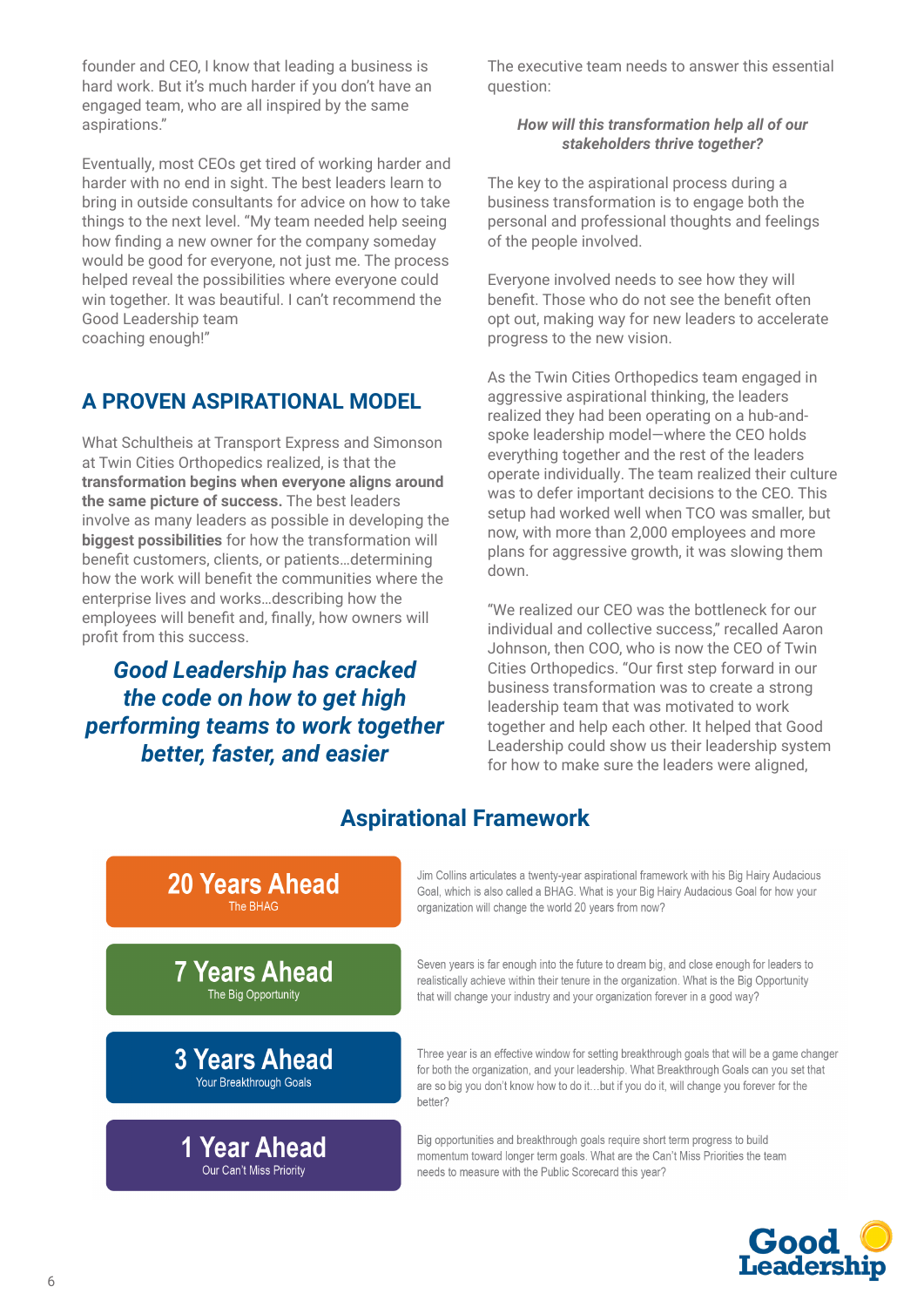committed, and accountable to the business plan we were creating together."

The same is true for **Robert Winfield, MD, FACS, Associate Professor of Surgery and Division Chief for Trauma/Critical Care & Acute Surgery Division, at KU Medical Center.** When the Covid-19 pandemic shut down most of society, the surgery volume and corresponding research in his Kansas City hospital dropped to a fraction of what it had been. "Surgeons are not used to working from home," he stated. "We spent 18 months building up a sense of teamwork, with people united around the same vision for our future. I was worried it was all falling away as we worked in isolation," he recalls.

But the opposite was true. When the team began to reassemble in the hospital, Winfield discovered they had been working together in new and clever ways to keep the strategies moving forward. When they met to review their Public Scorecard for the first time in nine months, the team was delighted at how they moved the department forward during the pandemic. "I was both relieved and energized by the progress we saw. **I'm amazed at how well creating a system where people are openly accountable to a set of shared goals can be.** The facts are clear, we are actually ahead of our 3 and 7-year plans, and that happened during a pandemic."

#### **Coaches Inspired by the Team Approach**



How powerful and effective is the Goodness Pays Leadership System<sup>™?</sup> Rita Johnson-Mills, formerly the head of UnitedHealthcare Group's largest health care plan in the nation was so impressed with Good Leadership as a client, she decided to join the coaching team. She loves how

the processes and tools of Good Leadership bring teams together, and sometimes - just as critically - reveal team member outliers.

To Johnson-Mills, it's crucial in the Goodness Pays Leadership System™ for client leaders to know who they can count on to help the team and its members thrive. As they strive to build a culture of encouragement, accountability, and positive teamwork, they know up front who is on board, and who will potentially impede the progress.

## **WHAT IS A LEADERSHIP SYSTEM?**

#### **Most leaders stop the alignment work when they run out of time at the annual planning**

**retreat** – they just accept whatever degrees of alignment they accomplished in the moment. And then they hope people will increase their commitment when they get back to the office.

Everyone knows that is not what happens. At best people get distracted by the day-to-day and try to do and remember the promises they made at the retreat. At worst, disagreements fester into resentment, and then strong individuals sabotage the success of their colleagues.

The Goodness Pays Leadership System™ protects the team from both intentional and accidental backsliding on agreements and promises. **It works because A-players really want to be aligned, committed, and accountable.** Bruce DeWitt, CEO of Testek Solutions, credits the creation of his company's leadership system as a fundamental factor for their continued success.

DeWitt notes, "I'm a process person, and I suddenly realized we need a leadership system built around getting operations, people, and metrics aligned. With the Goodness Pays Leadership System™, it was much easier to build leadership alignment within our other systems."

DeWitt continues, "There's so much literature on the traditional business systems like the financial system, the sales system, and an operations system. **But there's nothing in business school about building your leadership team and holding them accountable for their performance.** Once we had our leadership system to support our aspirational thinking, we were rocking toward company-wide transformation."

After creating and implementing their own Goodness Pays Leadership System™, DeWitt watched in awe at the transformation. "It made a night and day difference for our company," he says. "**Productivity soared. Trust was elevated.** Everyone on that leadership team was on board with what we were now trying to do. Their new attitude was matched by new action."

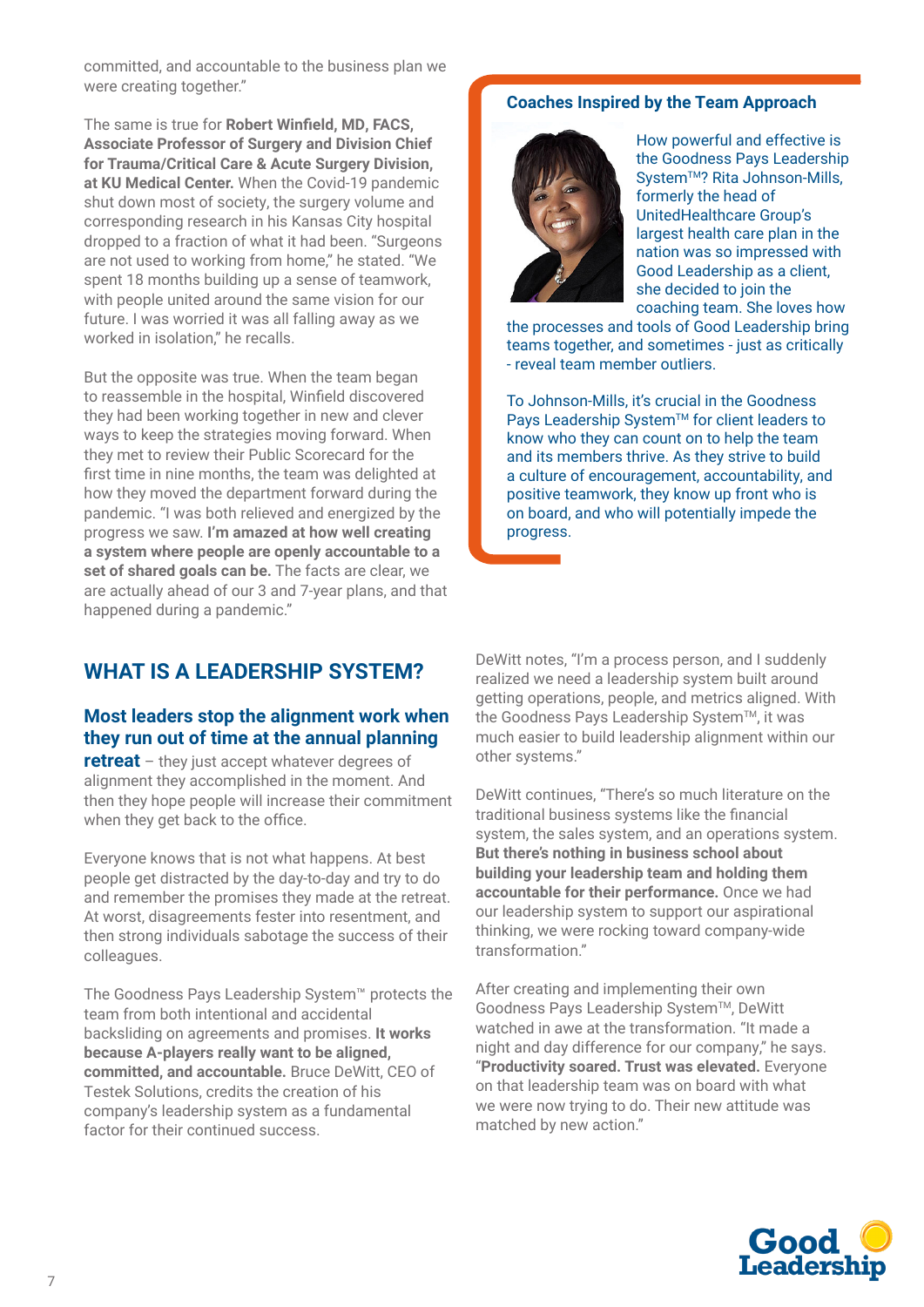The Goodness Pays Leadership System™ involves Good Leadership coaches working with individual leaders and their teams to ensure they are growing as leaders in ways that deliver on promised results. The system builds assurance that clients are aligned, committed, and have the help they need from colleagues to be openly accountable.

Good Leadership CEO, Paul Batz, explains: "Employees at companies like Testek and TCO don't want to be *held* accountable. They prefer to seek accountability because they believe in what they are building. Looking back on Good Leadership's most impactful work, the coaches and clients both saw a simple yet powerful pattern that produces transformational results: **Alignment—before Commitment—before Accountability.**"

**ALIGNMENT** = Leaders will not align with the vision and strategy if they don't agree — it's a full-contact intellectual and emotional challenge that takes form in a 7-year Big Opportunity, 3-year Breakthrough Goals, and the Top Three Can't-Miss Priorities for the next 12 months

**COMMITMENT** = Leaders show their commitment by the choices they make to grow and do things differently, because they love the plan and goals

**OPEN ACCOUNTABILITY** = When aligned and committed, leaders will seek accountability and transparent tracking systems – openly helping the team achieve shared goals

Megan Remark of Regions Hospital describes the commitment principle in action: "The Good Leadership definition of 'commitment' has inspired our team to get better: **'Commitment' is the changes we choose to make in our behaviors as leaders because we love where this company is going.** Commitment becomes a tangible, visible behavior change, which is so important to me."

**Steve Gordon, from the Global Business Services group of the international pharma company Merck,** agrees with Remark. He manages a team of financial and technology leaders who live and work on five different continents, in nine different time zones. "We discovered we are good at building plans our people believe in, with roles and responsibilities that are clear and make sense," Gordon shared while his team was helping Merck spin off their business into a new company. "In the chaos of the spinoff, we learned how to **negotiate shared commitments with one another on our teams was that have stuck in our culture** – where everyone is getting better together, and helping each other lead at a higher level of effectiveness."

#### **What is a Leadership Alignment Retreat?**

High performance always begins when powerful people agree on vision, strategy, and how they will measure success. That's the purpose of a Leadership Alignment Retreat. Whether it's virtual, or face-to-face, Good Leadership coaches apply a proprietary alignment strategy that's the starting place of the Goodness Pays Leadership System™. Clients appreciate:

- Noon-to-noon overnight format with intense personal focus
- Aspirational exercises to explore "What's possible?"
- Discovery Interviews and Team Momentum Survey for data-driven discussions
- Tools and interactive processes for negotiating the Top 3 Can't-Miss Priorities
- Commitment planning, and One Voice Communication for unified communication

#### **ALIGNMENT**

Leaders will not align with the vision and strategy if they don't agree-it's an intellectual challenge

#### **COMMITMENT**

Leaders will not commit if they don't believe-it's an emotional challenge.

#### **OPEN ACCOUNTABILITY**

Leaders will not be accountable if they don't believe in the benefits of shared goals and transparent tracking systems

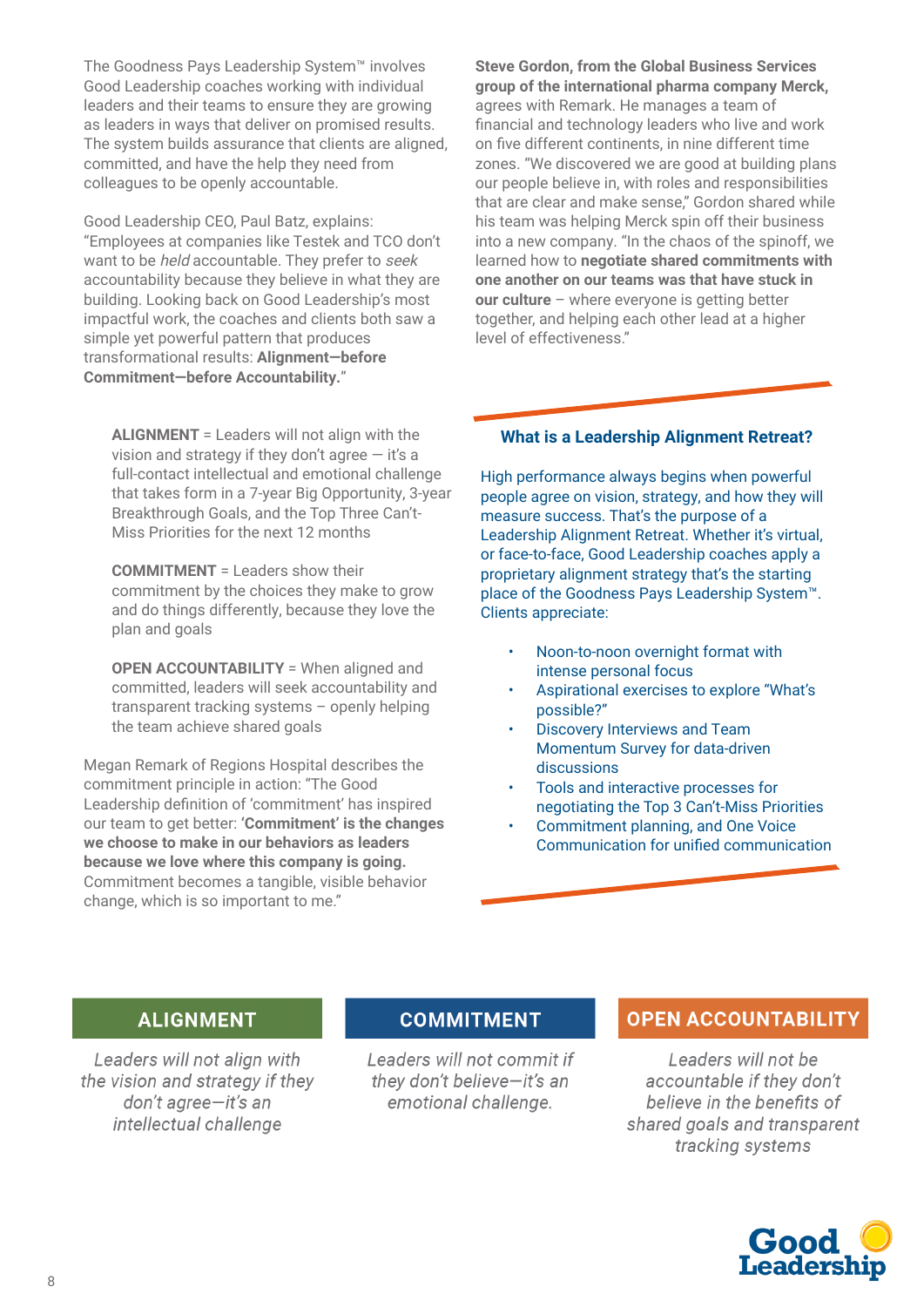## **SYSTEMS ENSURE EFFECTIVENESS**

Applying a leadership system is fundamental to creating the commitment and accountability required for successful business transformation strategies. **The Goodness Pays Leadership System™** is a well-coordinated set of processes and tools to help client teams achieve their designated next levels of success:

- **• Leadership alignment retreats**, interactive facilitated, data-based full-day meetings
- **• Individual executive coaching**, where leaders explore their own commitment and areas for development with Insights for Teams™ and Discovery Interviews with peers
- **• Public Scorecard meetings**, quarterly review of milestones where the top three levels of leaders are involved in evaluating progress
- **• Coaching pods for small groups**, key leaders working together focused on accelerating business goals in development teams, guided by a coach
- **• Research-based surveys**, enhancing open accountability and development planning
- **• Webinars, podcasts, and books**, created to promote continuous leadership growth
- **• Regularly scheduled talent reviews**, anchored by a Leadership Expectation Model

## **GLOBAL TRANSFORMATION: A CHANGING MINDSET**

**We used to think about developing teams and people between big projects. Now we develop people during the projects**," explained **Monte Nuckols, Vice President of Information Technology, Global Systems at Johnson Controls International (JCI).** "We had to change our mindset because the pace of work all over the globe these days is so fast, there's no time off to develop in 'off time.' Because there is no off time anymore."

Nuckols engaged Good Leadership when he was charged with a singular challenge: leading a \$250 million IT project to support JCI's divestiture of its \$40 billion automotive business in less than 13 months. It was the biggest initiative in the company's history.

Within three months of this massive project, Nuckols and his team were already significantly behind schedule and severely stressed. Nuckols knew something needed to change—or his IT team wouldn't succeed.

Nuckols sought the team's approval to launch a series of leadership retreats and coaching from Good Leadership to improve their culture and get back on track with the transformation.

Understanding and implementing the Goodness Pays Leadership System™ was the first step to getting the organization's leadership team aligned and committed to the task. **Within weeks, Nuckols' team began hitting their milestones**, and their JCI colleagues could feel the positive momentum. "There were parts of our organization where the stress kept rising and rising, and performance kept dropping. But not in IT. We had colleagues openly wishing they were on our team," recalled Nuckols.

The results speak for themselves. Just 9 months after the company's CFO gave the IT team a "vote of no confidence", the IT team successfully **completed its massive project on time and \$30 million under budget**. "In the end, we were the only workstream to finish on time and under budget," Nuckols said. "Looking back…giving back \$30 million to the corporation may have been our finest hour as leaders. What Good Leadership did was to interject human values into the equation to help us work better, together."

## **BETTER, FASTER, EASIER**

Within six months, patient satisfaction scores reached a new high, as Twin Cities Orthopedics' leaders were reporting better collaboration, better communication, and more shared decisions. They were **speaking up, creating more healthy tension, and taking individual accountability** for making changes faster. And they felt more effective and influential with physicians and managers in their leadership roles. Over the next two years, Good Leadership continued to work with Twin Cities Orthopedics' leaders and the results grew exponentially:

*The best way to protect and grow any enterprise is by building a strong leadership team.*  , 17 *That's what Good Leadership does.*

- Richard Davis, former CEO, U.S. Bank, November 2019



**TT**